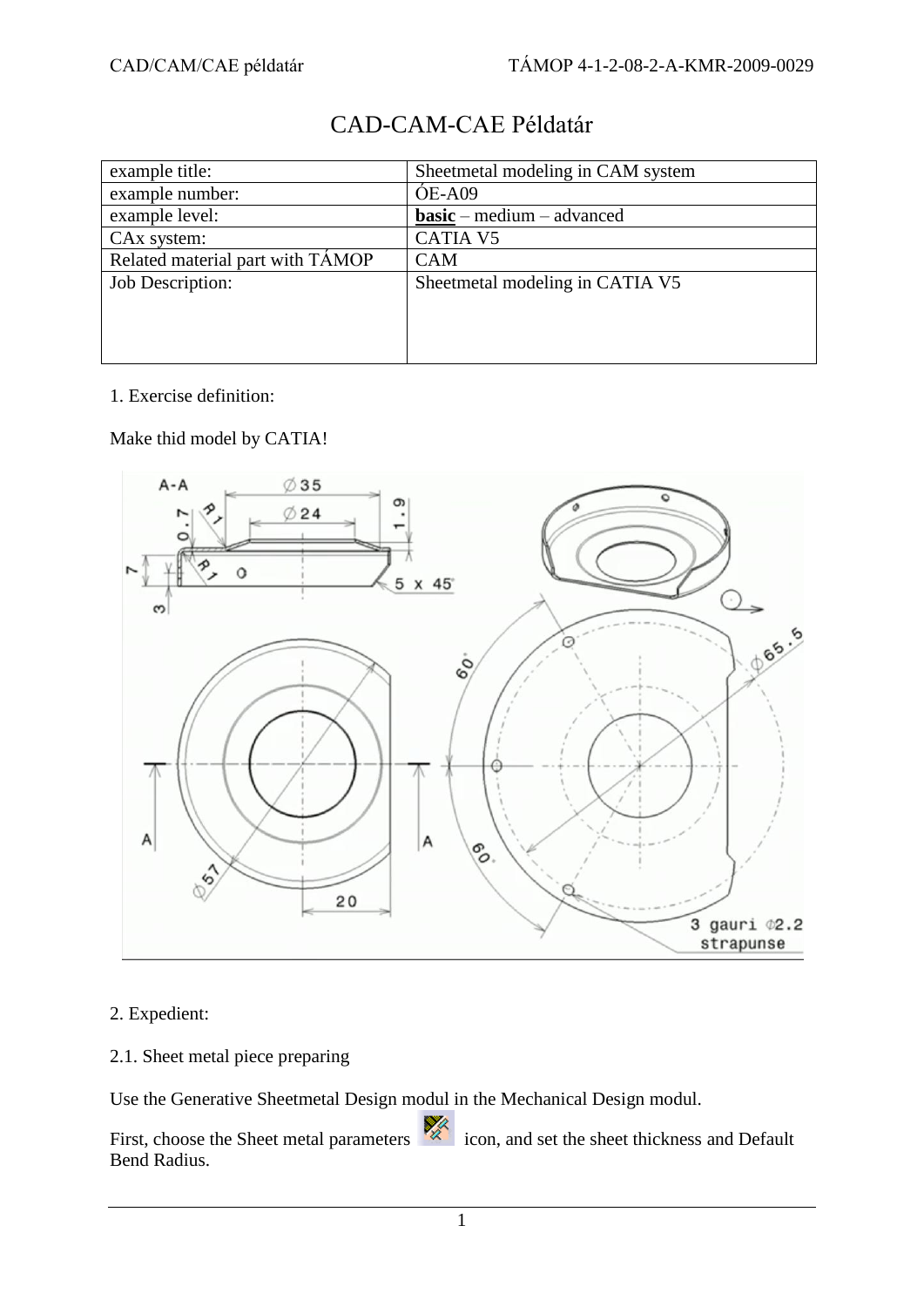| x<br><b>Sheet Metal Parameters</b> |                                      |  |                         |
|------------------------------------|--------------------------------------|--|-------------------------|
|                                    | Parameters   Bend Extremities   Bend |  |                         |
| Standard:                          |                                      |  |                         |
| Thickness:                         | $ 0.7$ <sub>mm</sub>                 |  | ÷                       |
| Default Bend Radius : 1mm          |                                      |  | $\overline{\mathbf{F}}$ |
|                                    | Sheet Standards Files                |  |                         |
|                                    |                                      |  |                         |
|                                    | OK                                   |  | Cancel                  |

#### 2.2. Make the first sketch

First, draw a circle (d=53,6mm) in a sketch.



Back to the model clearance, use the wall  $\overline{\mathcal{L}}$  icon. Produce the sheet. Choose the profil, to the circle.

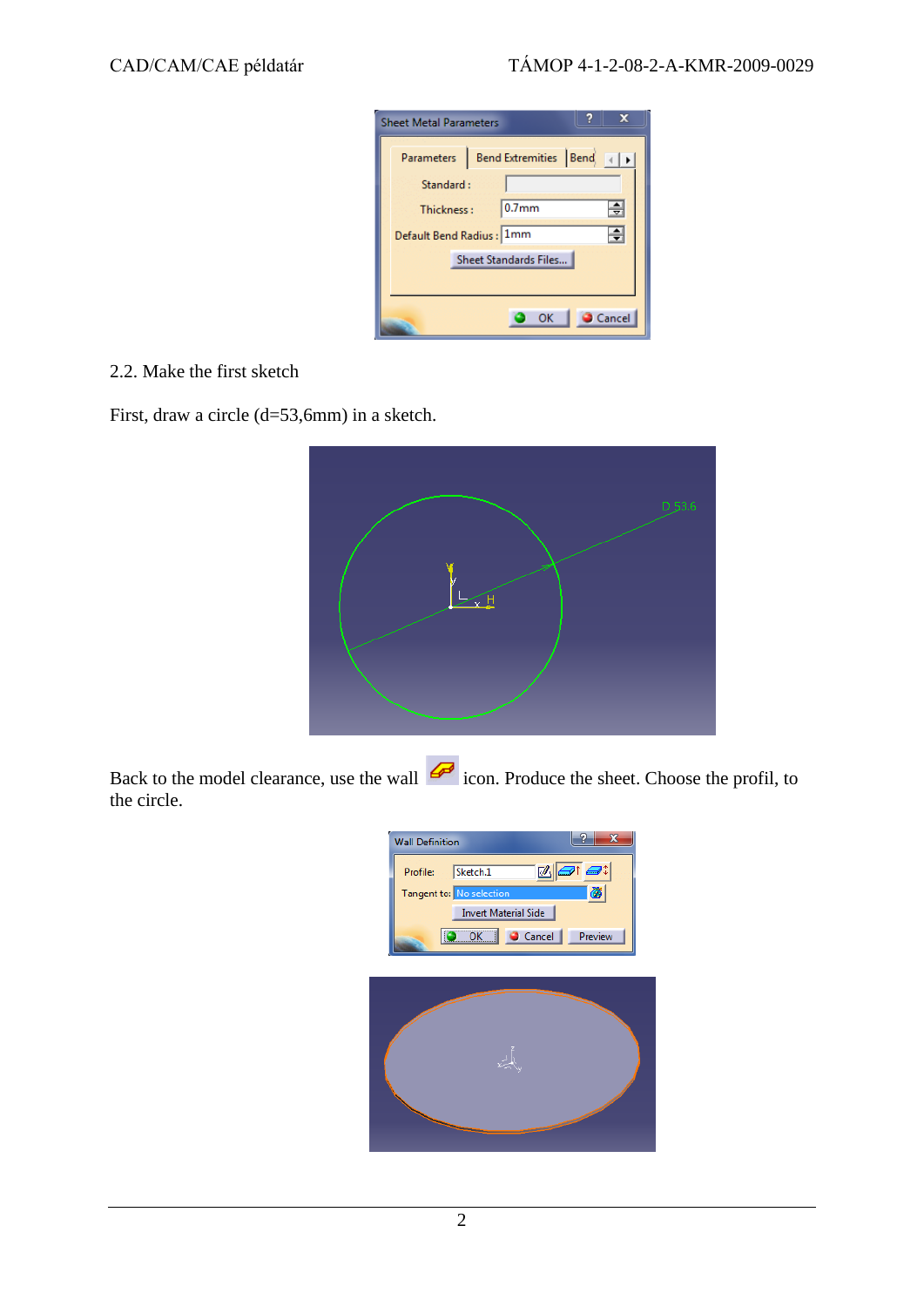#### 2.3. Make the flange

Use the Flange  $\mathbb{R}$  icon. Choose the profil and set the lenght, angle and the radius.

| <b>Flange Definition</b>          | ×<br>Ĥ       |
|-----------------------------------|--------------|
| <b>Basic</b>                      |              |
| 즥<br>Length: 7mm                  |              |
| ÷<br>Angle: 90deg<br>Δ.           | R            |
| ÷<br>Radius: 1mm                  |              |
| 1 Edge<br>Spine:                  |              |
| Remove All<br>Propagate           |              |
| Trim Support Invert Material Side |              |
| <b>Reverse Direction</b>          |              |
| More $>>$                         |              |
|                                   | Cancel<br>OK |

### 2.4. Make the cut-off side

Choose the surface int he top of the piece. Use the sketch icon and make a rectangle:



Use the cut out  $\boxed{\Box}$  icon and cut the rectangle.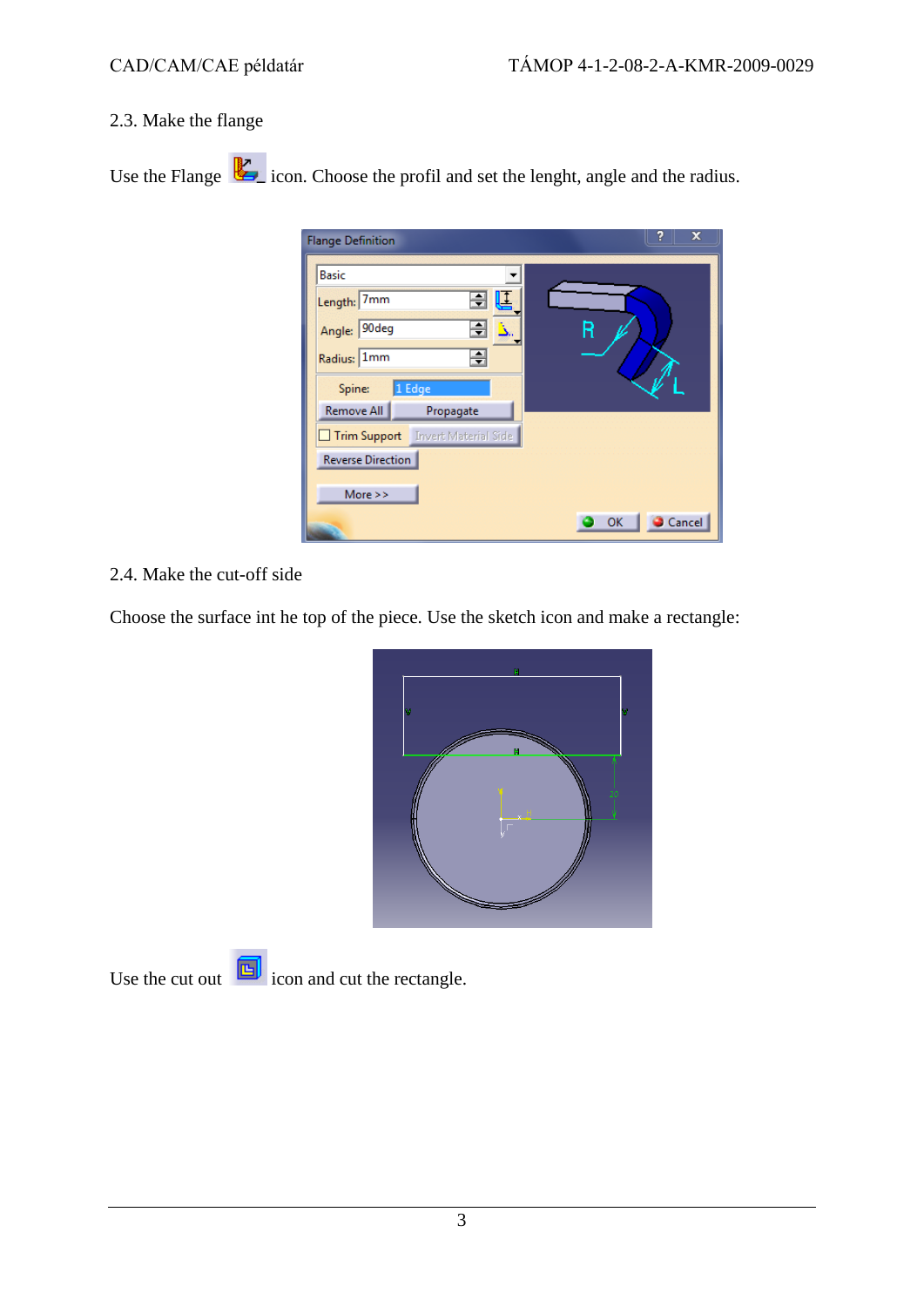

#### 2.5. Make the chamfers

Use the chamfer  $\bigotimes$  icon. Assign the edge and set the length and the angle.

| x<br>Chamfer                                                                                                           |    |
|------------------------------------------------------------------------------------------------------------------------|----|
| $\ddot{}$<br>Type: Length1/Angle<br>Length 1: 5mm<br>÷<br>킄<br>Angle: 45deg<br>$\Box$ Reverse<br>Propagation: Tangency | 不可 |
| Edge(s): 2 Edges                                                                                                       |    |
| Convex Edge(s)                                                                                                         |    |
| Concave Edge(s)                                                                                                        |    |
| Cancel selection                                                                                                       |    |
| Cancel<br>Preview<br>OK                                                                                                |    |

2.6. Make the flanged hole

Use the Flanged Hole icon. Choose the plane where need to set formation. Assign the height (H), radius (R) diameter (d) and the other diameter (D):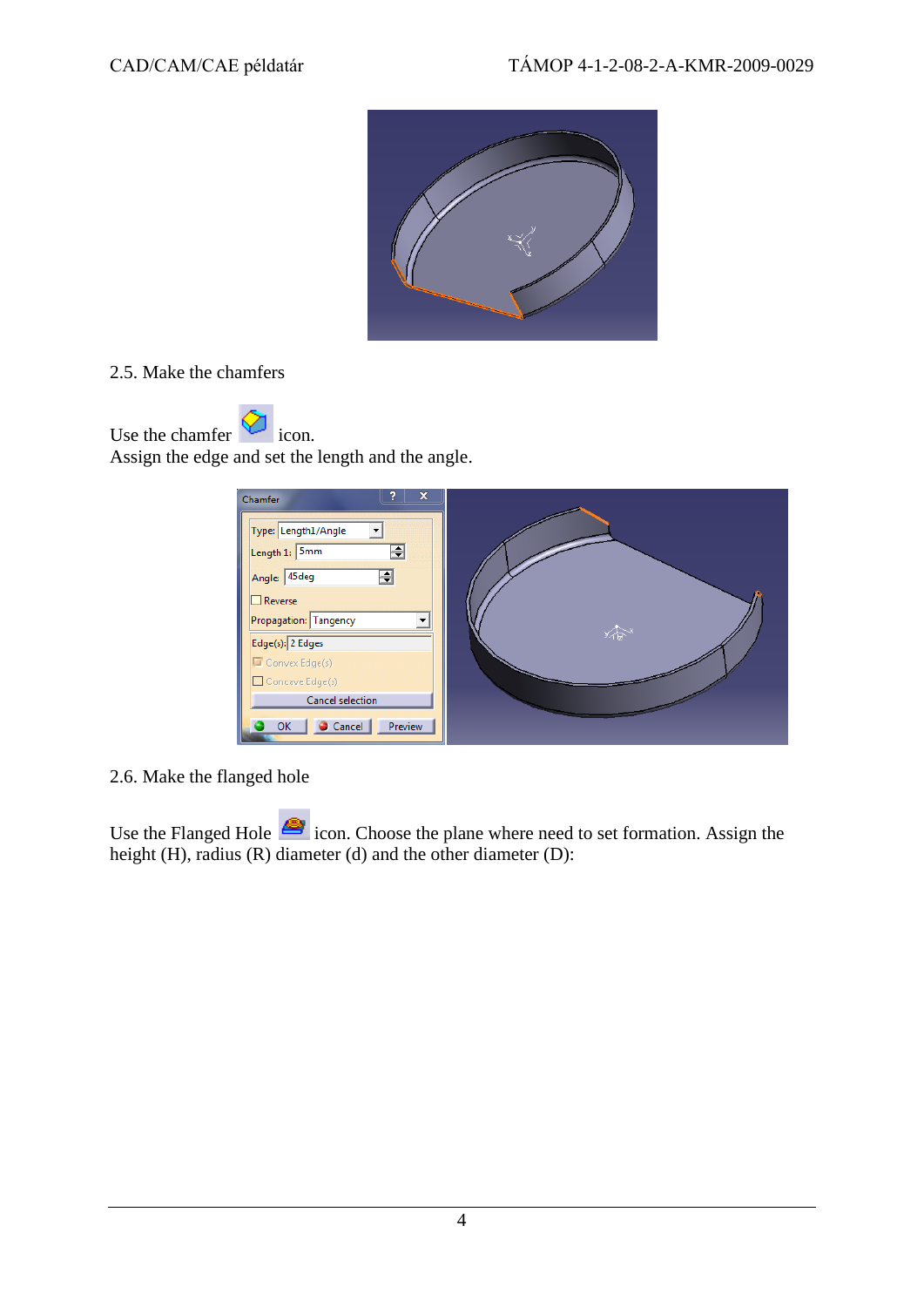| <b>Flanged Hole Definition</b>                                                    | ×                                                    |
|-----------------------------------------------------------------------------------|------------------------------------------------------|
| Definition Type:<br>Parameters choice : Punch & Die<br>○ Without cone ● With cone |                                                      |
| - Parameters<br>Height H : 1.9mm<br>⊟<br>÷<br>Radius R : 1mm                      |                                                      |
| ÷<br>Diameter d: 24mm<br>Diameter D: 35mm<br>÷                                    | D<br>R.<br>н                                         |
| <b>Flat Pattern</b><br>0.363982989<br>$\equiv$ fx)<br><b>K</b> Factor<br>Standard |                                                      |
| Name:<br>Standards Files                                                          |                                                      |
|                                                                                   | $\bullet$ Cancel $\parallel$<br>Preview<br><b>OK</b> |



2.7. Make the holes

First make the middle hole.

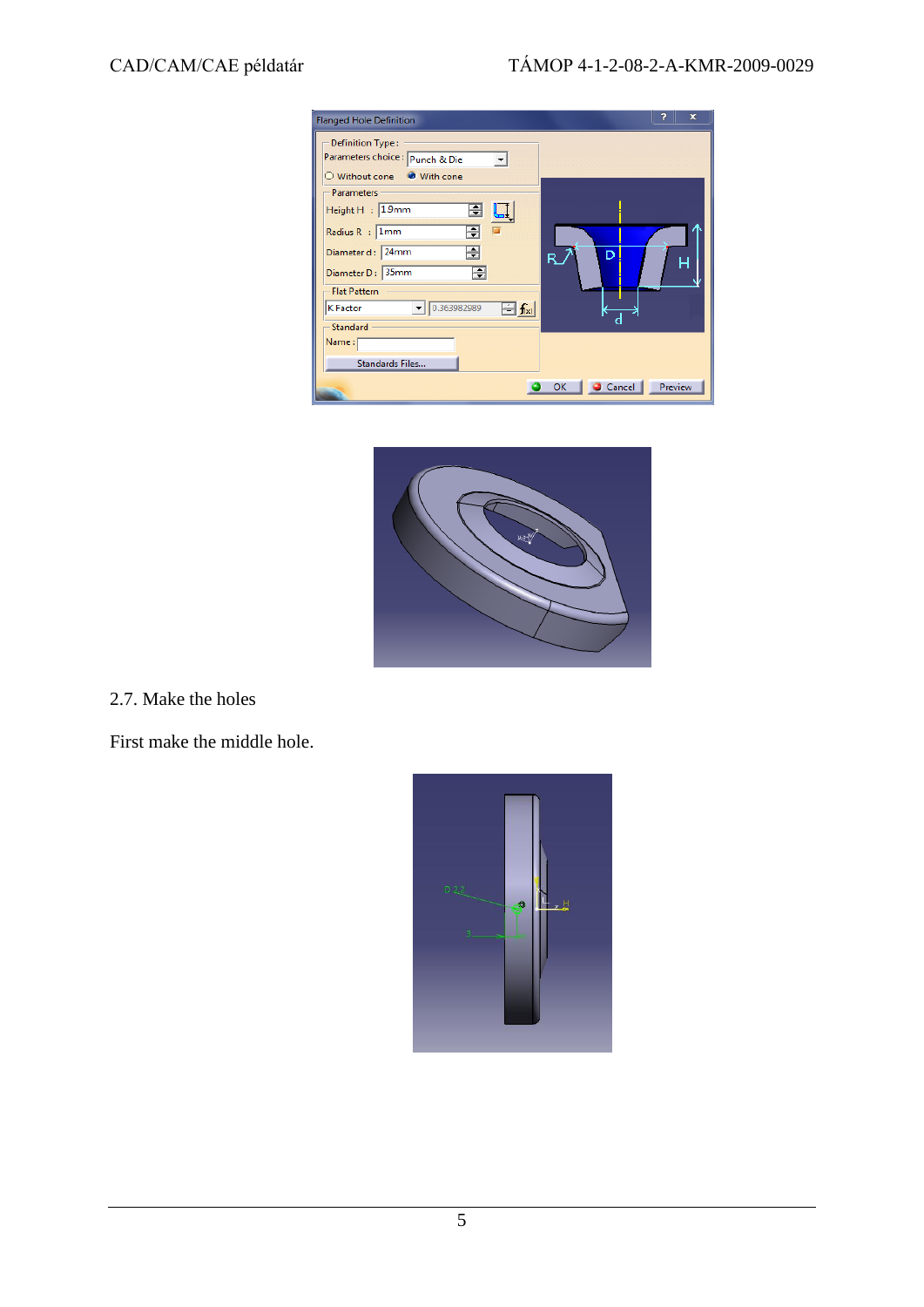Use the cut out  $\boxed{1}$  icon.

| x<br><b>Cutout Definition</b>                   |                           |
|-------------------------------------------------|---------------------------|
| <b>Cutout Type</b>                              |                           |
| Type:                                           | Sheetmetal standard<br>┯╎ |
| Fnd Limit                                       |                           |
| Type:                                           | Up to next                |
|                                                 | Depth: 0.7mm              |
| - Profile                                       |                           |
| $\mathbb{Z}$<br>Selection: Sketch.5             |                           |
| $\Box$ Lying on skin                            |                           |
| <b>Reverse Direction</b><br><b>Reverse Side</b> |                           |
| More $>>$                                       |                           |
| ОΚ                                              | Preview<br>Cancel         |

Don't change the parameters.



2.9. Make the other two holes

Use the Circular Patternt  $\bigcirc$  icon. and assign the parameters: